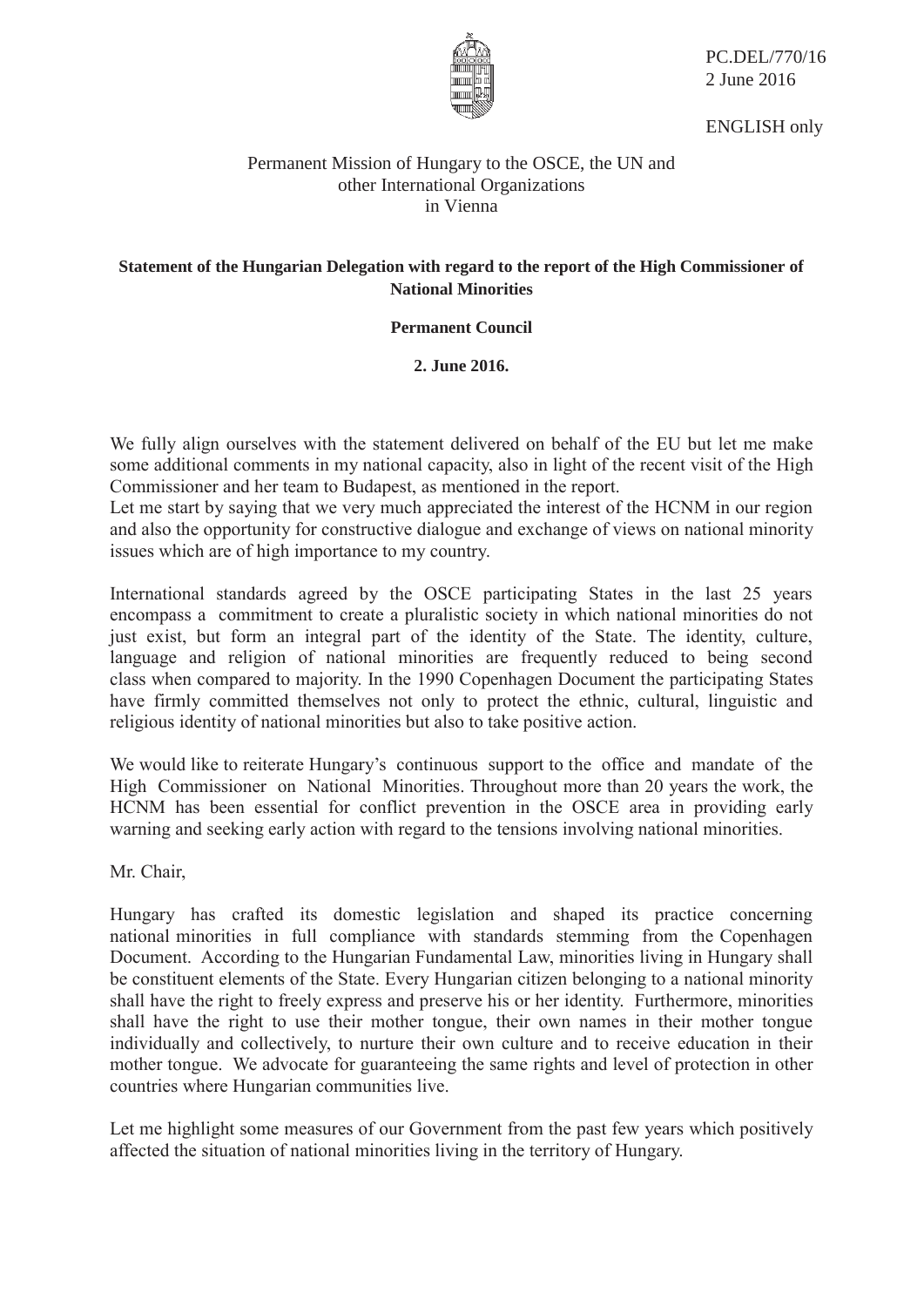The new Law on the Rights of Nationalities adopted in December 2011 has been put under thorough scrutiny by the Venice Commission. The rapporteurs recognized that the new law *confirmed Hungary's internationally recognized commitment to minority protection, based on the applicable international standards and the particular circumstances prevailing in the country.*

During the reform of the electoral system, a long-standing constitutional obligation has been fulfilled by the setting-up a meaningful Parliamentary representation of the nationalities living in Hungary. There is a close cooperation and frequent exchanges between the Parliamentary spokespersons of the nationalities and high-ranking Government officials regarding any issue of interest for a given community. Regarding the related election procedure itself, the legislator is giving due consideration to the recommendations of the observers of the OSCE ODIHR. However any change can only be implemented if it meets the consent and support of the nationality communities, as well.

Mr. Chair,

Hungary would also like to emphasize that the concept of tolerance, dialogue and mutual respect is predicated on equality and non-discrimination. It is thus essential to guarantee to national minorities the right of equality before the law and of equal protection provided by the law. In this respect, any direct or indirect discrimination based on belonging to a national minority shall be strictly prohibited.

In the European continent where State borders and ethno-cultural boundaries do not necessary correspond, inter-State cooperation and effective kin-State policies, in the spirit of good neighbourliness and friendly relations, play a significant role in protecting the rights of minorities. National minorities can serve as a bridge between the respective States, which might help and foster mutual understanding and cross-border dialogue between the neighbouring countries.

I would like to highlight that our kin-State policy fully aligns with the international standards complied in the Bolzano/Bozen Recommendations. First, Hungary has concluded various bilateral agreements and other arrangements with its neighbours in the last two decades relating to the respect for and the protection of the rights of minorities living in the respective countries. Second, the bilateral treaties not only set forth a high standard of legal protection for the national minorities concerned, but they have also established institutional follow-up mechanisms overseeing the actual implementation of the mutually undertaken obligations in the contracting parties (in form of joint intergovernmental committees, meeting regularly). The joint intergovernmental committees as bilateral institutional frameworks made possible the open discussion of all outstanding issues concerning our national minorities and could gradually contribute to further improving their protection and situation in the respective countries.

Madame High Commissionaire,

we thank for your observations from your visit to Budapest, as described in the report, we will duly communicate them to our capital. Allow me to briefly refer to one point that was mentioned in the context of Roma issues about the commitment to tackle hate speech and hate crime. My government takes this issue very seriously. Prime Minister Orbán has repeatedly stressed our "Zero Tolerance Policy" towards anti-Roma attitude. In this spirit, we took robust measures in adjusting our legal framework: the 4th Amendment of the Hungarian Fundamental Law now states that the "freedom of expression may not be exercised with the